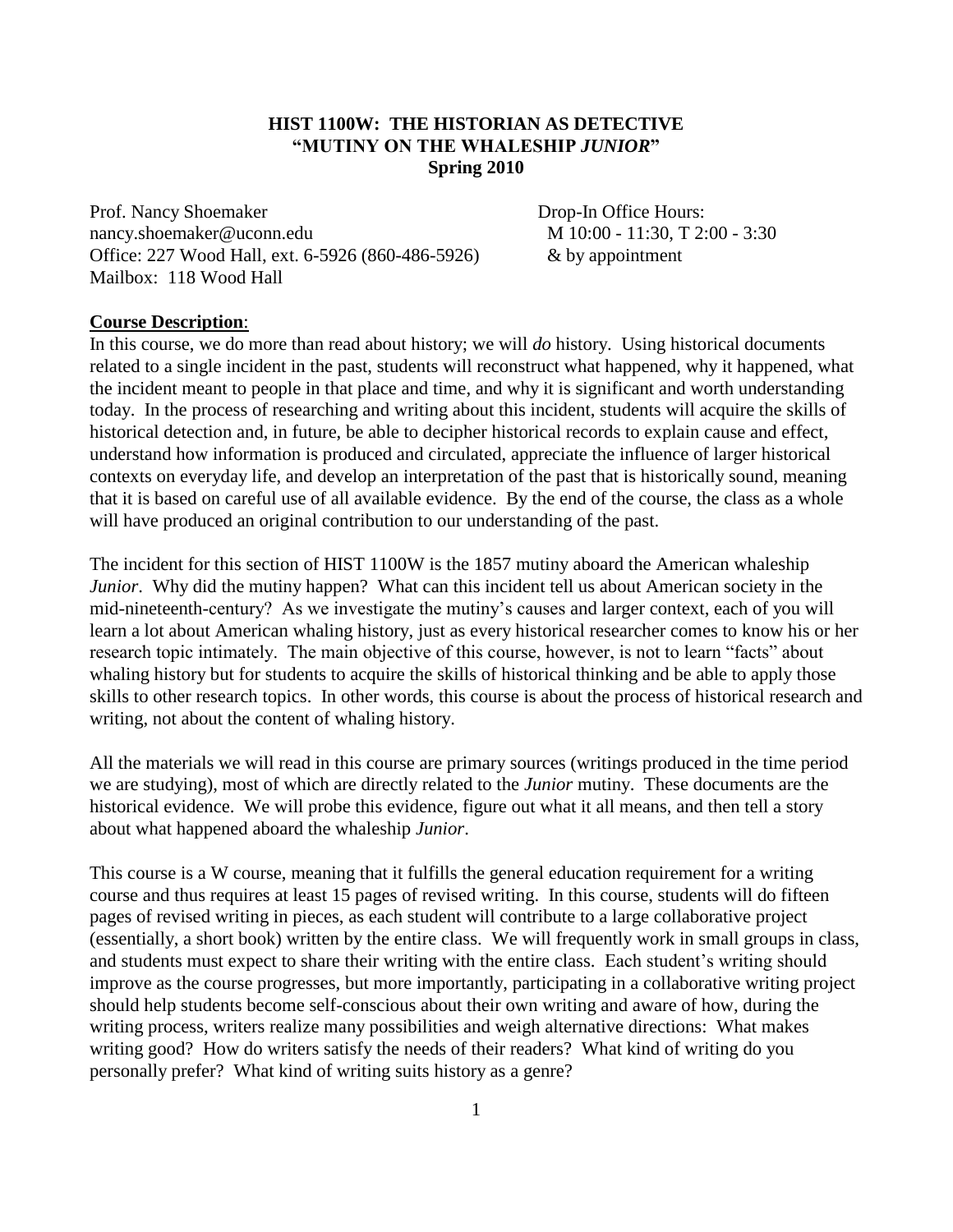## **Readings**

XEROX PACKET TO BE PURCHASED AT UCONN COOP (available 2/1/2010): Sampson, Alonzo. *Three Times Around the World, or Life and Adventures of Alonzo D. Sampson*. Buffalo: Express Printing, 1867. "Trial of the Junior Mutineers," from *Boston Courier*

OTHER READINGS: I will distribute other readings as class handouts or as postings on huskyct, which will be important material for class discussion and sources for the written assignments. These readings consist of the ship's logbook, newspaper articles, manuscript census forms, correspondence, and other historical documents. You will also be required to read and comment on classmates' writing.

## **Assignments**

Each student will contribute to a book that will be organized as follows: The Lead (Paper #1: all) The Whaling Industry (Paper #2: half the class, to be assigned) Life of a Whaleman (Reading Responses: all) The Mutiny (Reading Responses: all) The Trial (Paper #3: half the class, to be assigned) Consequences (Paper #4: all)

PAPERS. 4-6 pages, typed, double-spaced. Each student will write three of four papers. All papers must be based solely on the primary source materials I make available to you. DO NOT use any information you find online or from secondary sources. These papers must cite sources when quoting or using other specific information by using the author's surname from the bibliography posted on huskyct and the page number in parentheses after the information or quotation is used. If the source has no author but is listed by its title, then cite the title and the page number in parentheses. Criteria for evaluating the papers:

- $\rightarrow$  Depth, creativity, and care shown in the analysis of the documentary evidence
- $\rightarrow$  Clarity, style, and polish of the writing

On the day first drafts are due, students must bring printed version(s) to class. The class schedule identifies when to bring in one copy for me or multiple copies for your working group. On the day final drafts are due, save it in .rtf (rich text format) and post it on huskyct by adding it as a discussion attachment and bring a hardcopy to class to turn in to me.

For each paper, students will write a first draft, receive feedback from either me or fellow students, revise the paper, and submit a final draft. Only the final draft will receive a grade, but students must complete each stage of the process (first draft and a revised final draft) to receive a grade for the paper. Any revised paper that receives a D or F grade must be revised one more time. Students cannot pass a W course unless they demonstrate satisfactory writing. Late first drafts will result in a penalty in the grade of the final draft paper, just as a late final draft paper will result in a penalty. (The penalty is 1/3 of a grade – e.g., A- to  $B_{+}$ , C to C-, if the paper is less than one week late and an entire grade -- C to D, B to  $C - if$  more than one week late.)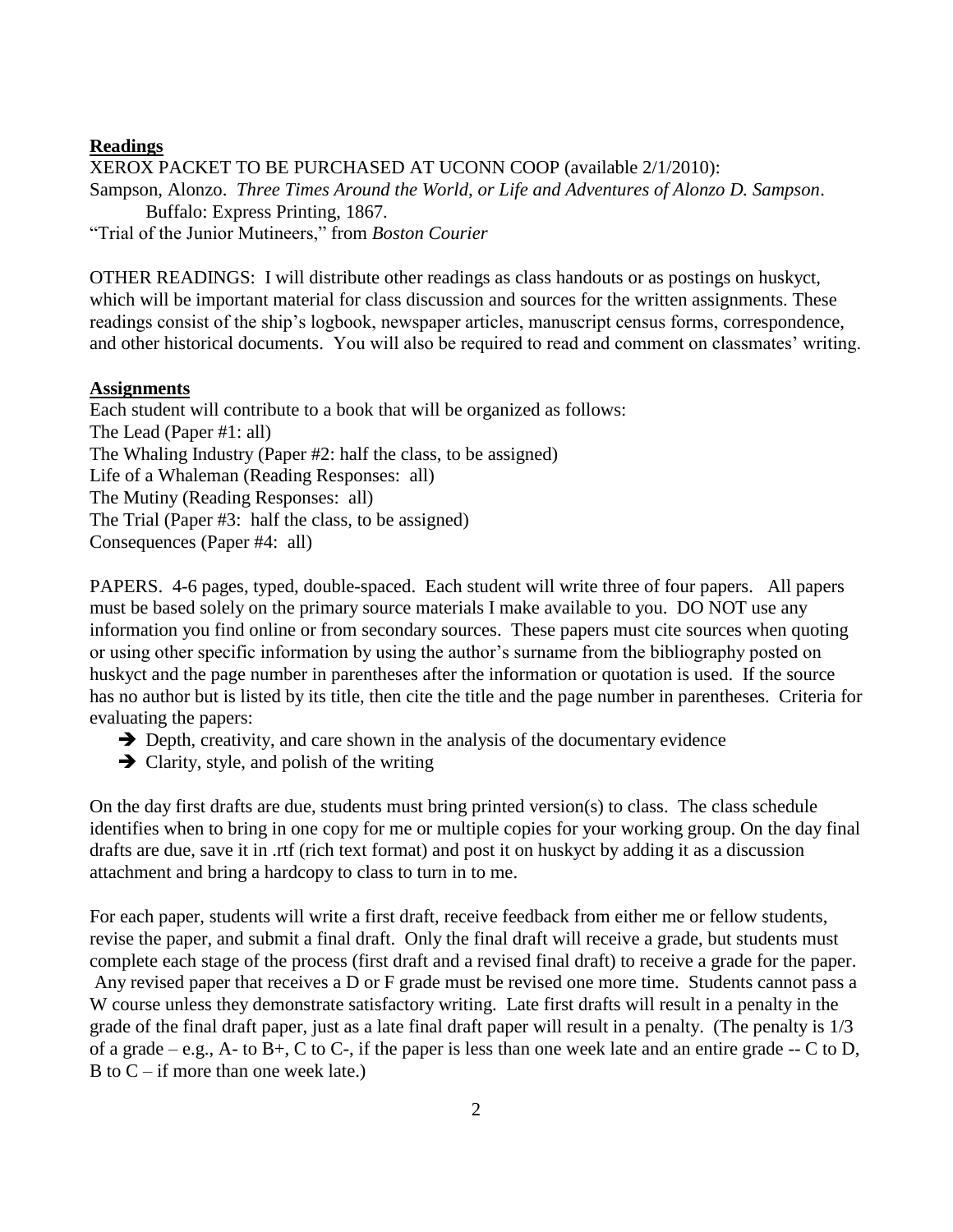READING RESPONSES: These are 1-2 pages responding to the two readings in the Xerox packet: Sampson's memoir and the newspaper articles recounting the trial. You will pick one question to respond to from a list of questions posted on huskyct. These reading responses do not have to be revised but ultimately will be revised during the Final Revision. Be sure to cite your sources in parentheses in this assignment even if you only used one source, for example: (Sampson, 67). To submit these, bring a printed copy with you to class AND send a copy to me at my regular email address (nancy.shoemaker@uconn.edu) as an email attachment. Do not post these on huskyct. Your response is not fully submitted until you receive back from me an acknowledgment that I received it and was able to print it out successfully.

FINAL REVISION**.** By the end of the semester, we will have a book-length draft. This draft will be divided into sections, and each student will be assigned a section to revise.

FINAL EXAM. This is one essay question based on a reading that will be handed out to you. The essay question will require you to reflect on all the material we studied throughout the course. You may choose between a take-home exam, which will need to be typed and the writing polished, or a blue-book exam in our regularly scheduled exam period. In either case, you may use your notes and any course materials you wish. The final exam is due, at the latest, during our regularly scheduled exam period.

CLASS PARTICIPATION.This grade is based on contributions to in-class activities (both discussions involving the entire class and smaller group workshops), on postings students make to the online discussions on huskyct, and on the quality and quantity of feedback to fellow students when reviewing their writing. Students who come to class unprepared to discuss or work with assigned readings will receive a poor grade for class participation. Students who are not in class or who persistently arrive late or early to class are, of course, unable to participate in class discussions and will receive a poor grade for class participation. Active workshop participation is essential for this course since so much of class time is spent in workshop settings.

#### **Grading**

| Three 4-6 page Papers           | 45%  |
|---------------------------------|------|
| Four 1-2 page Reading Responses | 15%  |
| <b>Final Revision</b>           | 5%   |
| Final Exam                      | 15%  |
| <b>Class Participation</b>      | 20%  |
|                                 | 100% |

#### **Policies:**

Do not leave the classroom when in session unless it's an emergency. Even when we are working informally in groups, it is inappropriate to leave the room since absences and interruptions interfere with the group's or the class's ability to complete the task at hand.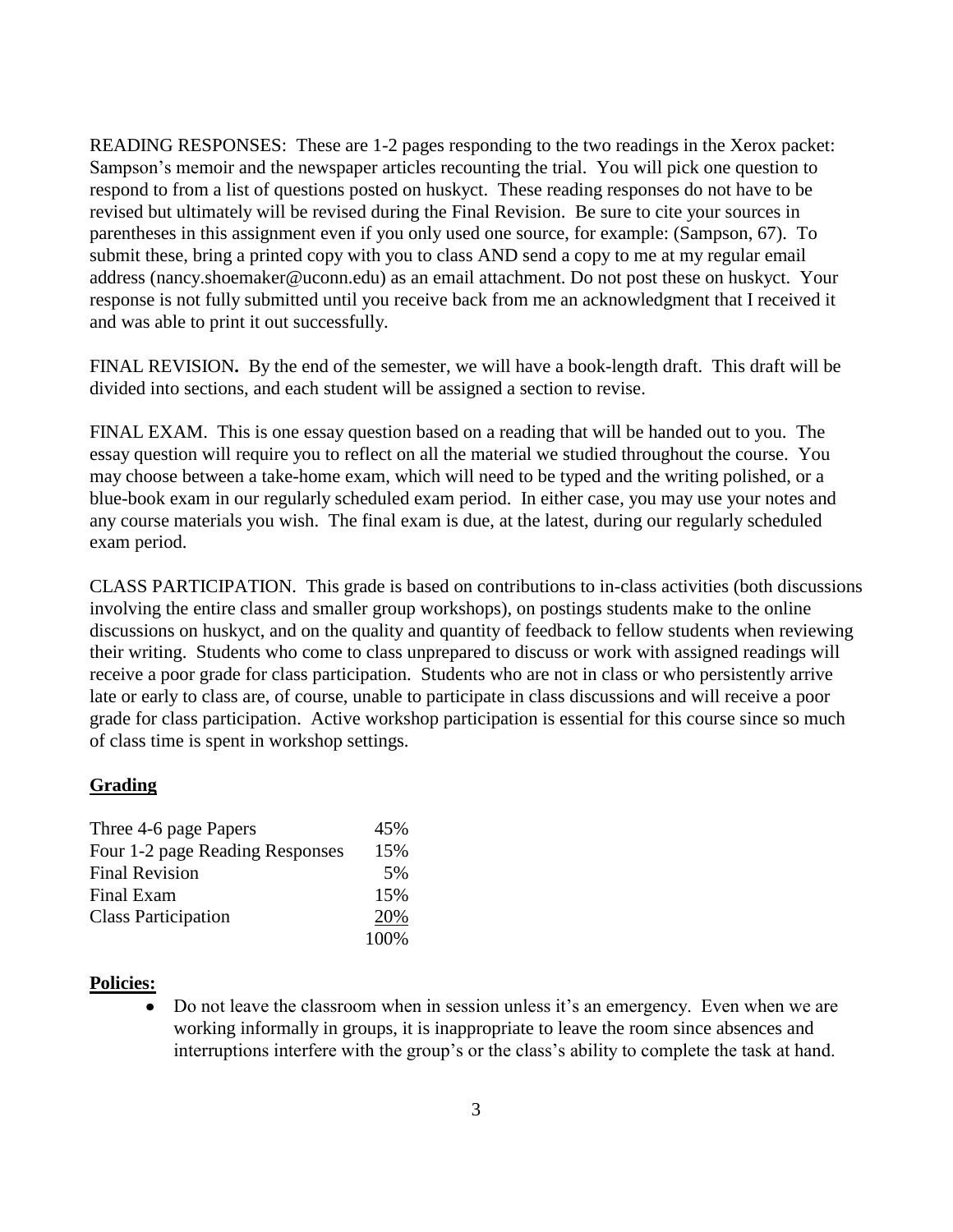- No electronic equipment may be used in class unless you have explicit instructor  $\bullet$ permission. Please turn off your cell phones before class.
- C means satisfactory completion of course requirements. A's are rewards for outstanding work, above and beyond course expectations. B's are for good work (demonstrating special effort, insight, creativity, thoroughness, clarity, etc.)
- To be fair to those students who turn their work in on time, late assignments will be marked  $\bullet$ down a notch (B to B-, C- to D+, etc.); more if the assignment is past due by more than one week.
- Academic dishonesty, whether cheating or plagiarism, is a serious offense and will result in automatic failure of the assignment and perhaps further action depending on the situation. See the section on "Academic Integrity" in *The Student Code*.

## **Class Schedule**

- Students are responsible for knowing of any changes to this schedule announced in class.
- Short readings, distributed as class handouts, will also be assigned occasionally but do not appear on the syllabus. Usually we will try to read such materials during the class itself, but if we do not manage to get through this material, you might have to finish it on your own for the next class.
- Whenever the syllabus says "READ," bring the assigned reading to class on that day, having already done the reading.
- This class is entirely workshop oriented. You will need to have materials with you to work on in class. I will let you know which of the accumulated course materials to bring to the next class. I recommend also that you keep a binder or file system for all your course materials for easy access and referral. The ideal would be for everyone to bring all their accumulated materials to class with them, but if you cannot bring all the accumulated materials to each class session, bring what is absolutely required for that day and whatever else you can easily carry.

## *MUTINY!*

## WEEK 1

T 1/19 Course Introduction Th 1/21 Class Discussion: Mutiny & Murder READ & BRING TO CLASS: newspaper articles handed out on Tuesday

*SCENE OF THE CRIME: The Whaling Industry. Why Whale? How did the whaling industry operate? What were the risks & rewards of whaling?*

## WEEK 2

| $T = 1/26$ | Class Discussion: The Whaling Industry                         |
|------------|----------------------------------------------------------------|
|            | DUE: The Lead (first draft, Paper #1), one printed copy for me |
| Th 1/28    | Workshop                                                       |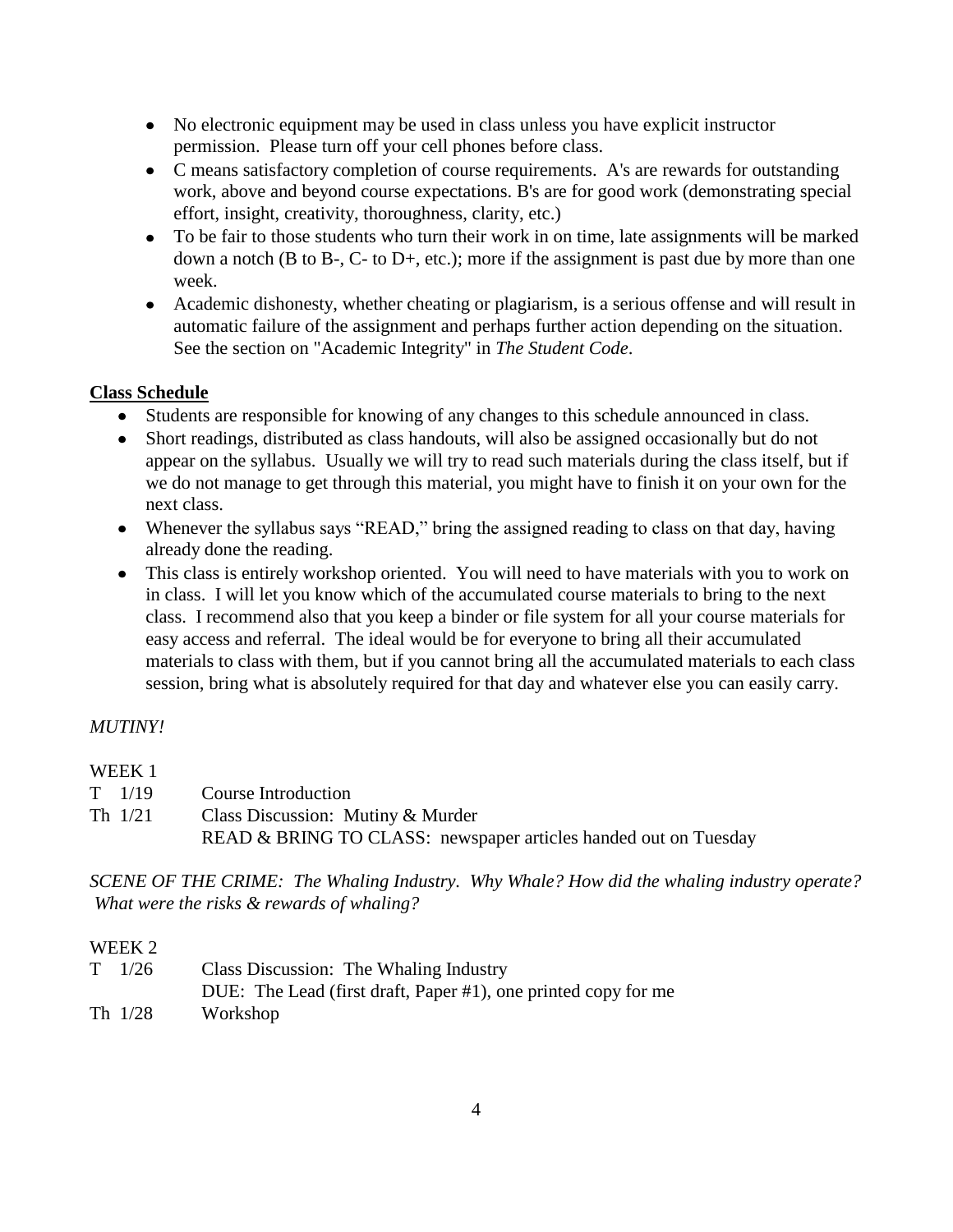| WEEK 3        |                                                                                        |
|---------------|----------------------------------------------------------------------------------------|
| 2/2           | Workshop                                                                               |
|               | DUE: The Lead (final draft), post on huskyct $\&$ one printed copy for me              |
| Th $2/4$      | <b>Workshop Presentations to Class</b>                                                 |
| WEEK 4        |                                                                                        |
| $T \quad 2/9$ | Writing Workshop                                                                       |
|               | DUE: Whaling Industry (first draft, Paper #2, tba), bring multiple copies to class for |
|               | working group                                                                          |
| Th $2/11$     | <b>Class Discussion</b>                                                                |
|               | DUE: Whaling Industry (final draft), post on huskyct $\&$ one printed copy for me      |

*MOTIVE What would cause whalemen to commit mutiny and murder? What were their expectations? What were the customs aboard ship? What was just and unjust in the world of whaling work*?(Bring Sampson's memoir to class every day)

## WEEK 5

| $T \quad 2/16$ | Class Discussion: Life of a Whaleman                                          |
|----------------|-------------------------------------------------------------------------------|
|                | READ: Sampson, <i>Three Times Around the World</i> , pp. 3-74                 |
|                | DUE: Reading Response #1, send as attachment to nancy.shoemaker@uconn.edu     |
|                | and give me a printed copy in class                                           |
| Th $2/18$      | Class Discussion: Life of a Whaleman, cont'd.                                 |
|                | READ: Sampson, <i>Three Times Around the World</i> , pp. 75-116               |
|                | DUE: Reading Response #2, send as attachment to nancy.shoemaker@uconn.edu and |
|                | give me a printed copy in class                                               |
| WEEK 6         |                                                                               |
| $T \quad 2/23$ | Class Discussion: Alonzo Sampson & the Mutiny                                 |
|                | READ: finish Sampson, <i>Three Times Around the World</i> , pp. 116-170       |
|                | DUE: Reading Response #3, send as attachment to nancy.shoemaker@uconn.edu     |
|                | and give me a printed copy in class                                           |
| Th $2/25$      | Class Discussion: Weighing the Evidence                                       |
|                | BRING Sampson to class & newspaper articles from week 1                       |
|                |                                                                               |

*SOLVING THE CRIME* (Bring the "Trial of the Mutineers" from the *Boston Courier* to class every day)

#### WEEK 7

| $T \quad 3/2$ | Class Discussion: Sorting Out Who's Who & What Happened |                                                                               |
|---------------|---------------------------------------------------------|-------------------------------------------------------------------------------|
|               |                                                         | READ: "Trial of the Mutineers" ( <i>Boston Courier</i> )                      |
|               |                                                         | DUE: Reading Response #4, send as attachment to nancy.shoemaker@uconn.edu and |
|               |                                                         | give me a printed copy in class                                               |
| Th $3/4$      |                                                         | Workshop: Prepare for Trial                                                   |